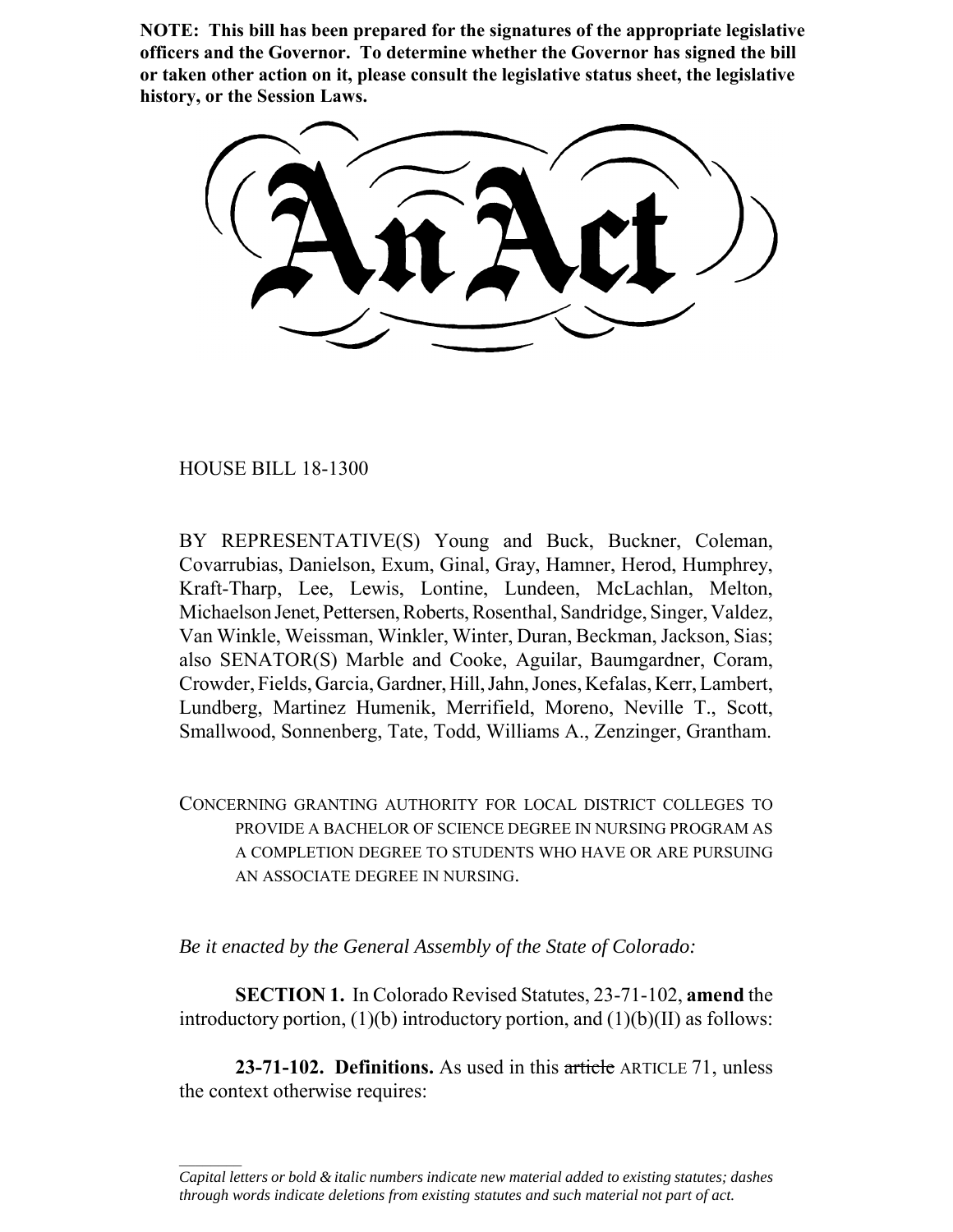(1) (b) Notwithstanding the provisions of  $\frac{1}{2}$  paragraph (a) of this subsection  $(1)$  SUBSECTION  $(1)(a)$  OF THIS SECTION:

(II) Aims community college, in addition to its mission as a local district college, may also offer, AS ITS BOARD OF TRUSTEES DETERMINES APPROPRIATE TO ADDRESS THE NEEDS OF THE COMMUNITIES WITHIN ITS SERVICE AREA THAT ARE APPROVED BY THE COLORADO COMMISSION ON HIGHER EDUCATION PURSUANT TO THE CRITERIA SET FORTH IN SECTION 23-1-133 (2):

(A) Bachelor of applied science degree programs; as its board of trustees determines appropriate to address the needs of the communities within its service area that are approved by the Colorado commission on higher education pursuant to the criteria set forth in section 23-1-133 (2); AND

(B) BACHELOR OF SCIENCE DEGREE IN NURSING PROGRAMS AS A COMPLETION DEGREE TO STUDENTS WHO HAVE OR ARE PURSUING AN ASSOCIATE DEGREE IN NURSING.

**SECTION 2.** In Colorado Revised Statutes, 23-71-133, **amend** (1) and (3) as follows:

**23-71-133. Local district colleges - approval of baccalaureate degrees - attorney general to advise.** (1) When approving baccalaureate degrees for Colorado mountain ANY LOCAL DISTRICT college pursuant to the authority in section 23-71-102 (1), the Colorado commission on higher education shall make its determination based on the following criteria:

(a) Whether Colorado mountain THE LOCAL DISTRICT college can demonstrate workforce and student demand for the baccalaureate degree program by providing data;

(b) Whether Colorado mountain THE LOCAL DISTRICT college can demonstrate regional and professional accreditation requirements, when applicable, and compliance with those requirements as deemed appropriate at both the institutional and program levels;

(c) Whether Colorado mountain THE LOCAL DISTRICT college can demonstrate that its provision of the baccalaureate degree program is the

## PAGE 2-HOUSE BILL 18-1300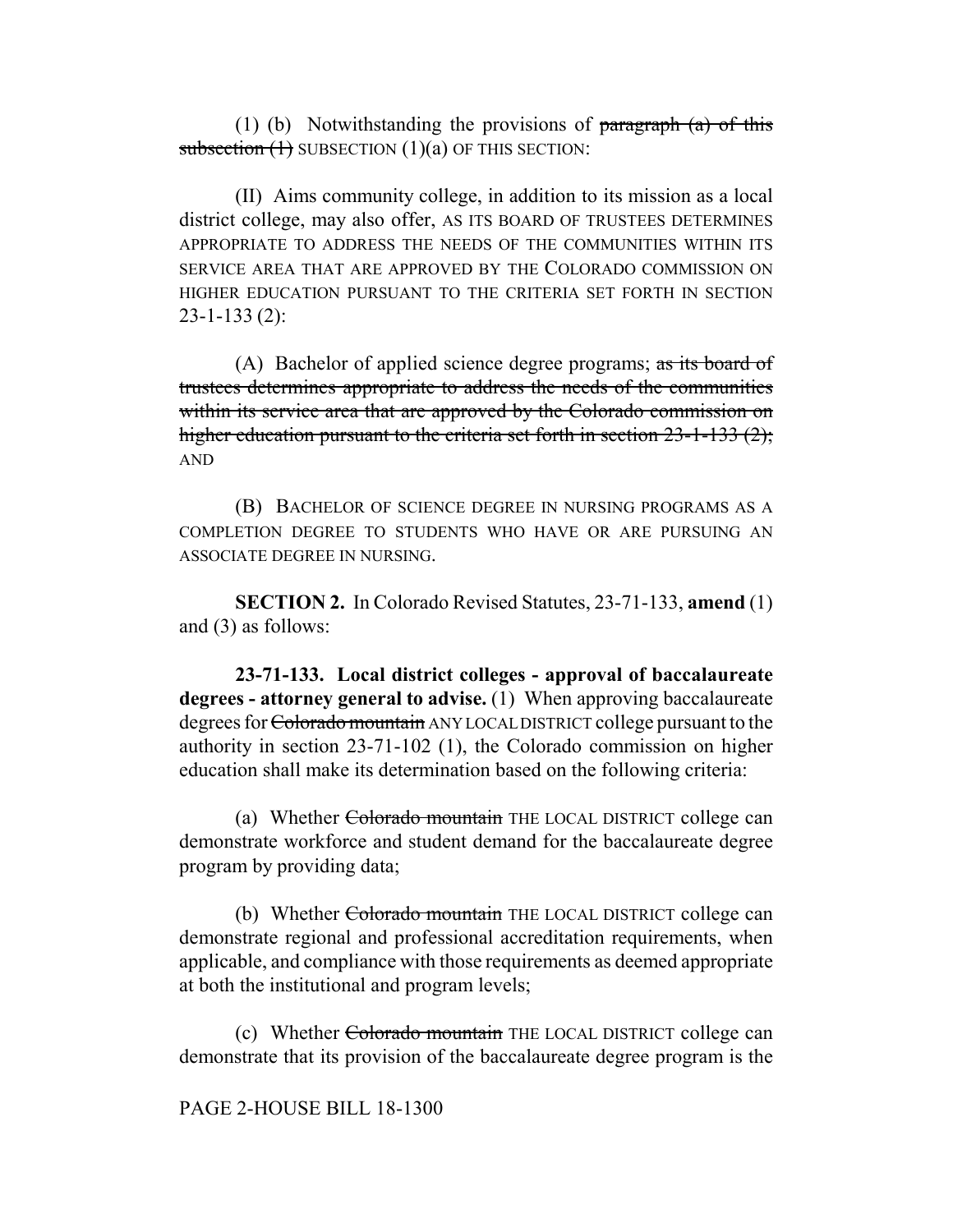most cost-effective method of providing the baccalaureate degree program in its service area; and

(d) Whether Colorado mountain THE LOCAL DISTRICT college can provide a cost-benefit analysis showing that the additional baccalaureate degree program will not create a negative impact for the LOCAL DISTRICT college or require additional state-appropriated moneys MONEY to operate.

(3) In accordance with the budget adopted by the board of trustees for Colorado mountain college pursuant to section 23-71-123 (1), Colorado mountain A LOCAL DISTRICT college may use any state-appropriated moneys the college MONEY IT receives, in addition to any other revenues of the college, to operate any baccalaureate degree program that the Colorado commission on higher education approves pursuant to this section.

**SECTION 3. Act subject to petition - effective date.** This act takes effect at 12:01 a.m. on the day following the expiration of the ninety-day period after final adjournment of the general assembly (August 8, 2018, if adjournment sine die is on May 9, 2018); except that, if a referendum petition is filed pursuant to section 1 (3) of article V of the state constitution against this act or an item, section, or part of this act within such period, then the act, item, section, or part will not take effect unless